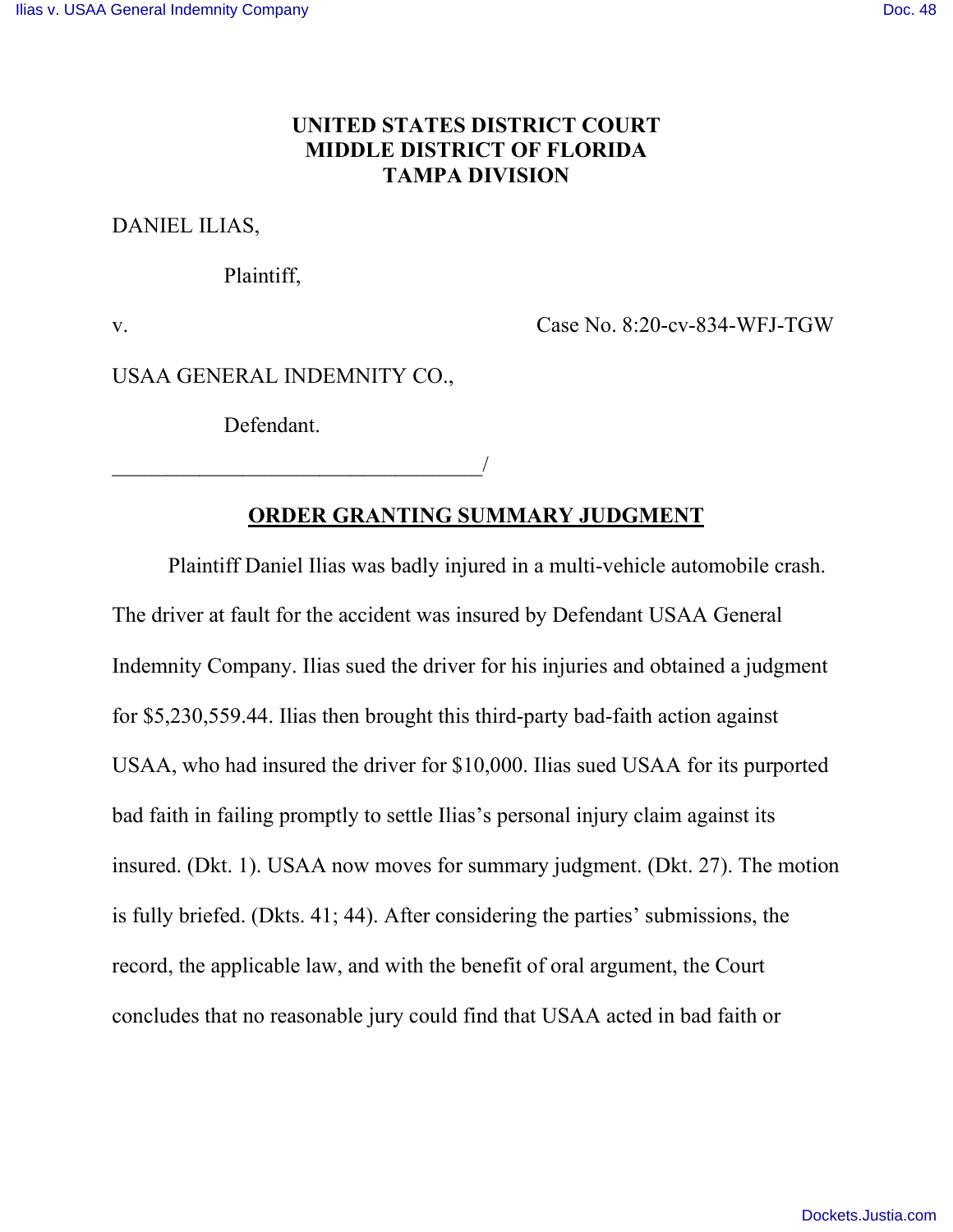caused the excess judgment against its insured. USAA's motion is therefore granted, and judgment will be entered in its favor.

### **I. THE FACTUAL RECORD**

### **A. The Accident**

On July 29, 2017, USAA's insured, Scott Dunbar, was driving on a divided highway in Pasco County, Florida. Dunbar, traveling in the outside southbound lane of the highway, lost control of his van and struck an SUV traveling in the center southbound lane. After hitting the SUV, Dunbar's van veered toward the median, went airborne over the median, and landed directly on top of the front end of Ilias's Honda Pilot traveling in the northbound lanes. Dkt. 31-2. As a result of the crash, Ilias suffered a torn aorta and broke several bones. Ilias was airlifted from the crash site to the hospital and placed in the intensive care unit (ICU), where he remained for 10 days before spending another three weeks in the hospital and a rehab facility. [1](#page-1-0) Dkt. 31-9 at 25; Dkt. 31-16 at 14; Dkt. 35 at 14. Others in the wreck were injured also. *See* Dkt. 31-4 at 2; Dkt. 35 at 28.

<span id="page-1-0"></span><sup>&</sup>lt;sup>1</sup> During his time in the ICU, Ilias was placed in a medically induced coma. As he put it, he was "fighting for his life" because doctors had given him a one-percent chance to survive. Dkt. 31-16 at 16.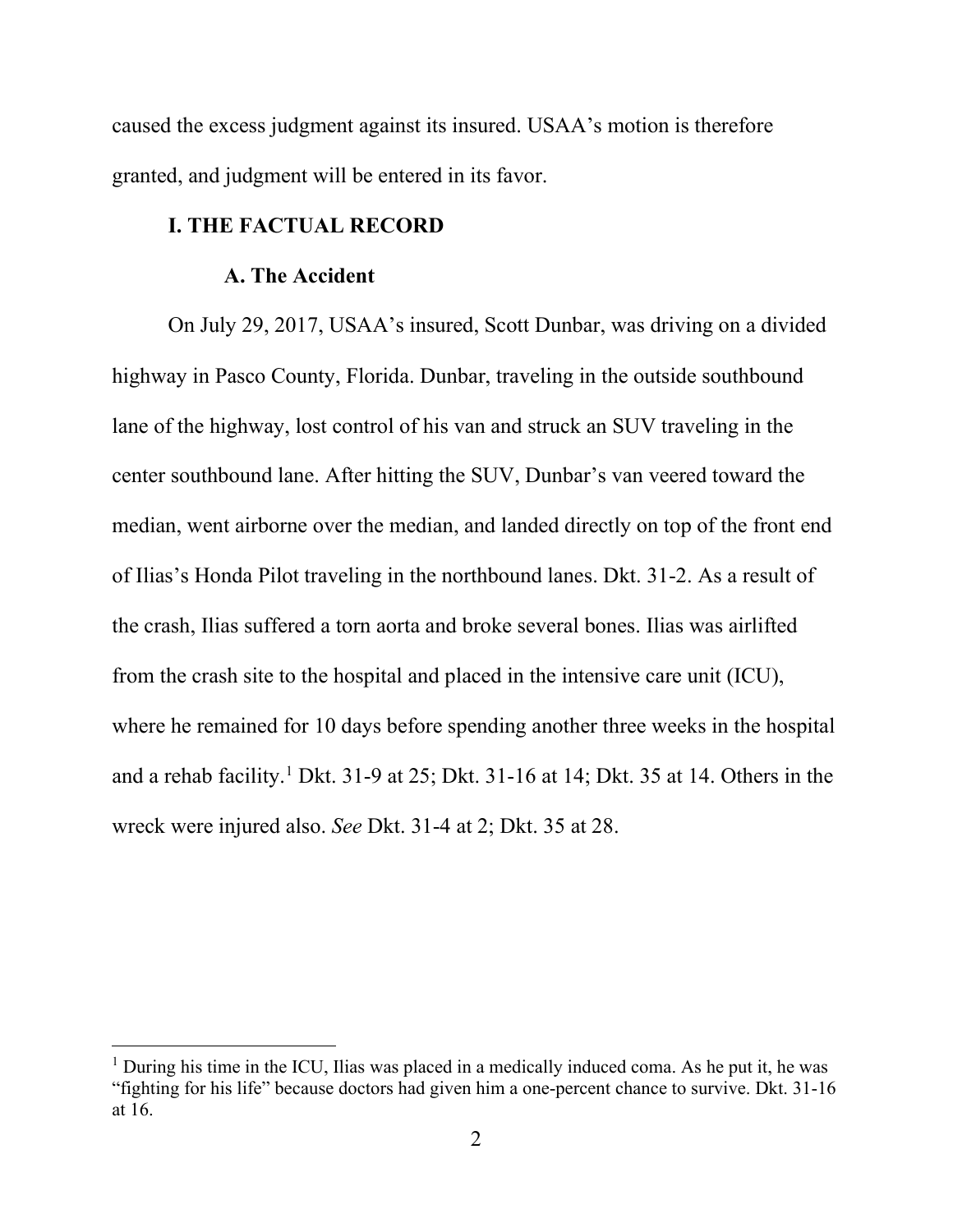#### **B. The Claims Process and Failure to Reach a Settlement**

At the time of the accident, Dunbar was insured under an auto policy with USAA. The policy carried a bodily injury limit of \$10,000 per person and \$20,000 per accident. Dkt. 31-7 at 5.

USAA learned of the accident the day it occurred when the owner of the SUV filed a claim of loss. Dkt. 35 at 1. Two days later, USAA assigned adjuster Jonathan Del Valle to handle the claim. Del Valle immediately tried to contact Dunbar and the other drivers involved in the accident. Del Valle also requested a copy of the police report, scheduled an inspection of Dunbar's vehicle, and sent Dunbar an "excess letter" explaining that his potential liability for the damages stemming from the accident could exceed his policy's coverage limit. Dkt. 35 at 2– 4; Dkt. 42-4. The letter also directed Dunbar to inform USAA if he had an umbrella policy or another liability policy that might provide coverage for possible claims. *Id.* After speaking with Dunbar and confirming he was injured in the crash, Del Valle elevated the claim to an injury adjuster. Dkt. 35 at 10.

 Personal injury protection (PIP) adjuster Lindsey Blando took over the claim on August 4th. *Id.* at 8–9. Blando continued to investigate to determine who was at fault for the accident. Dkt. 31-5 at 17. During her investigation, Blando was contacted by an attorney representing Ilias. The attorney informed Blando that Ilias had suffered significant injuries, including a torn aorta and multiple broken bones.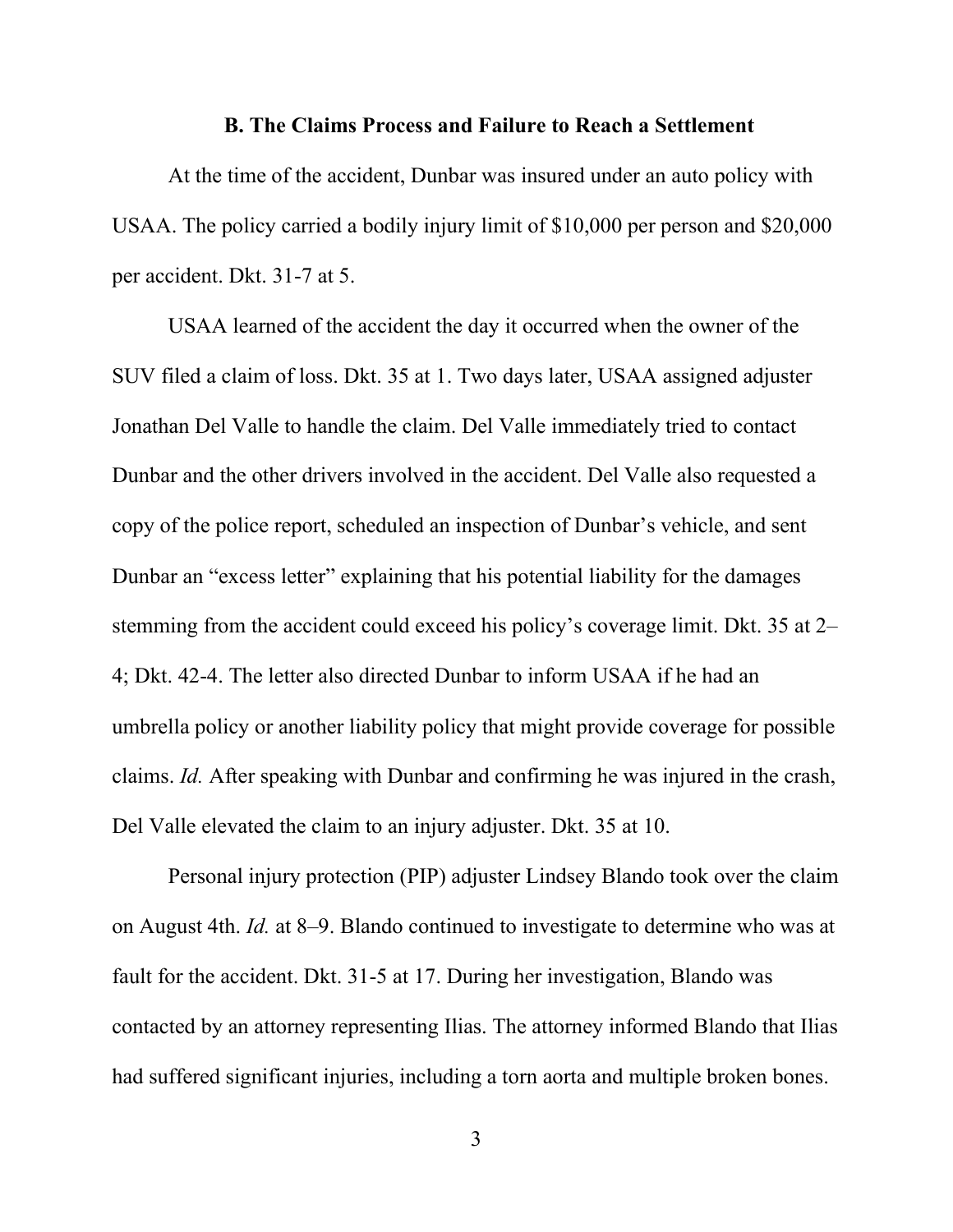Dkt. 31-5 at 34–35; Dkt. 35 at 14. Blando also learned that Luz Brignoni, the driver of the SUV Dunbar first collided with, injured her neck and back in the accident. Dkt*.* 31-5; Dkt. 35 at 13–14. Because Ilias's injuries were severe and there were multiple injured parties, Blando escalated the claim to John Raymond, a more senior claims adjustor. Dkt. 31-5 at 38.

On August 10th, Ilias fired his attorney and hired Maryanne Furman to represent him. Dkt. 42-5. Upon taking the case, Furman visited Ilias in the hospital. After observing his condition, Furman noted that his damages were "pretty significant" and believed they exceeded Dunbar's \$10,000 policy limit. Dkt. 31-3 at 35.

The next day, Furman faxed a letter to Raymond informing him that she was now representing Ilias and that the previous attorney's representation had been terminated. Dkt. 31-6. The letter also requested that USAA provide within 30 days in accordance with Fla. Stat.  $\S 627.4137<sup>2</sup>$  $\S 627.4137<sup>2</sup>$  $\S 627.4137<sup>2</sup>$  a sworn statement signed by a corporate officer, or USAA's claims manager or superintendent, setting forth:

<span id="page-3-0"></span> $2$  Fla. Stat. § 627.4137 provides:

<sup>(1)</sup> Each insurer which does or may provide liability insurance coverage to pay all or a portion of any claim which might be made shall provide, within 30 days of the written request of the claimant, a statement, under oath, of a corporate officer or the insurer's claims manager or superintendent setting forth the following information with regard to each known policy of insurance, including excess or umbrella insurance:

<sup>(</sup>a) The name of the insurer.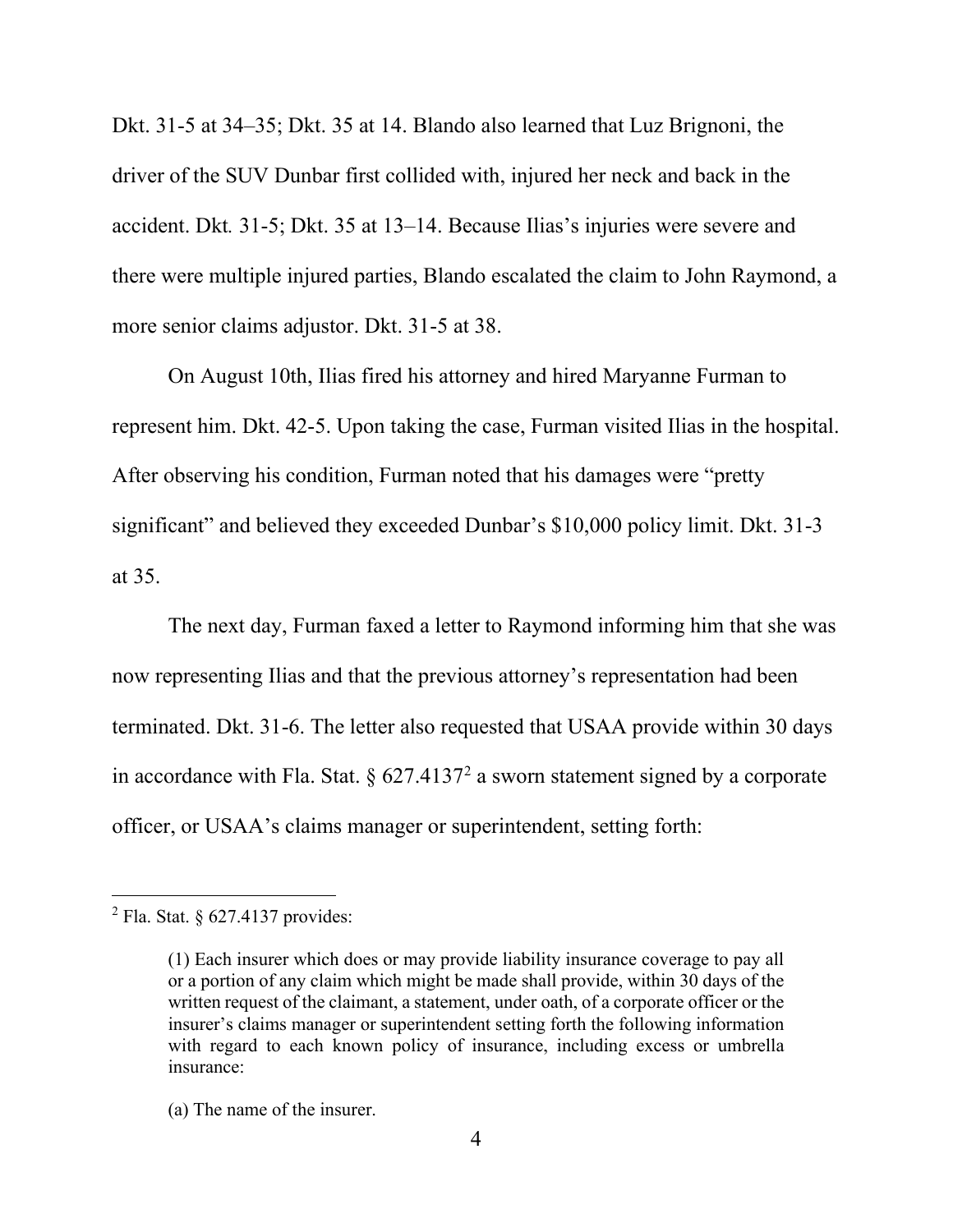a. The name of the insurer. b. The name of each insured. c. The limits of the liability coverage. d. A statement of any policy or coverage defense which you reasonably believe is available to you. e. A certified copy of the policy. f. The name and coverage of any other known insurer.

Dkt. 31-6.

That same day, Raymond faxed a letter to Furman acknowledging her

representation. Dkt. 31-8. Raymond attached to the letter a declarations page

confirming Dunbar's coverage and policy limits. *Id.* The letter also assured that

Furman would receive a certified copy of the policy under separate cover, which

Furman received a few days later. *Id.*; Dkt. 31-7.

On August 14th, Raymond received a copy of the police report. Dkt. 31-9 at

17; Dkt. 35 at 18. The report stated that Dunbar was solely at fault for the accident.

Dkt. 31-2. The report also stated that Ilias had suffered "incapacitating" injuries.

(d) A statement of any policy or coverage defense which such insurer reasonably believes is available to such insurer at the time of filing such statement.

<sup>(</sup>b) The name of each insured.

<sup>(</sup>c) The limits of the liability coverage.

<sup>(</sup>e) A copy of the policy.

In addition, the insured, or her or his insurance agent, upon written request of the claimant or the claimant's attorney, shall disclose the name and coverage of each known insurer to the claimant and shall forward such request for information as required by this subsection to all affected insurers. The insurer shall then supply the information required in this subsection to the claimant within 30 days of receipt of such request.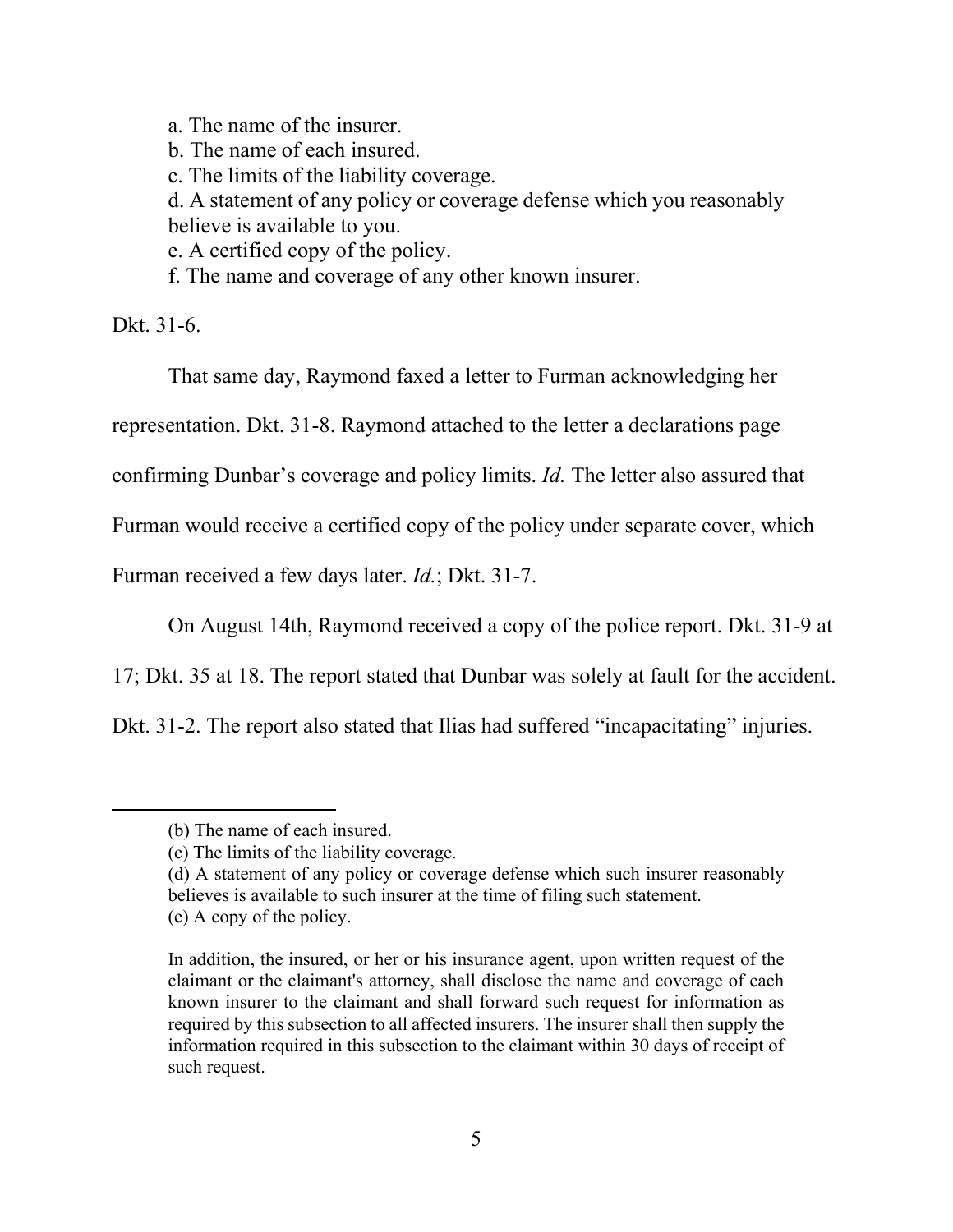*Id.* at 3. Raymond found this description of Ilias's injuries to be uninformative because in his experience injury descriptions in police reports are often inaccurate. Dkt. 31-9 at 36. Because of this and the potential for multiple injury claims of others in the wreck, Raymond believed further investigation into the injuries of all those involved in the accident was warranted. Dkt. 35 at 18.

Furman and Raymond spoke once more on August 22nd. *Id.* at 23. During the call, Raymond accepted liability for Ilias's property damage claim. *Id.* Raymond retired from USAA at the end of the month and transferred the claim to adjustor Don Johnson. Dkt. 31-9 at 5.

Johnson took over the claim after the Labor Day holiday, on September 6th. Dkt. 31-10 at 38; Dkt. 35 at 25. He reviewed the claim file and scheduled an inspection of Ilias's vehicle. Johnson then called Furman and left a message with her office confirming the date for the vehicle inspection. Dkt. 35 at 26.

The next week, USAA inspected Ilias's vehicle and declared it a total loss. *Id.* at 30; Dkt. 42-7. A few days after the vehicle inspection, on September 15th, Furman and Johnson spoke over the phone to discuss Ilias's injuries and treatment status. Dkt. 31-10 at 27; Dkt. 35 at 32. Furman confirmed that Ilias had been hospitalized for a few days following the accident and had suffered multiple broken bones. *Id.* Because this description of Ilias's injuries aligned with the description provided by Ilias's prior attorney, Johnson tendered the policy limits as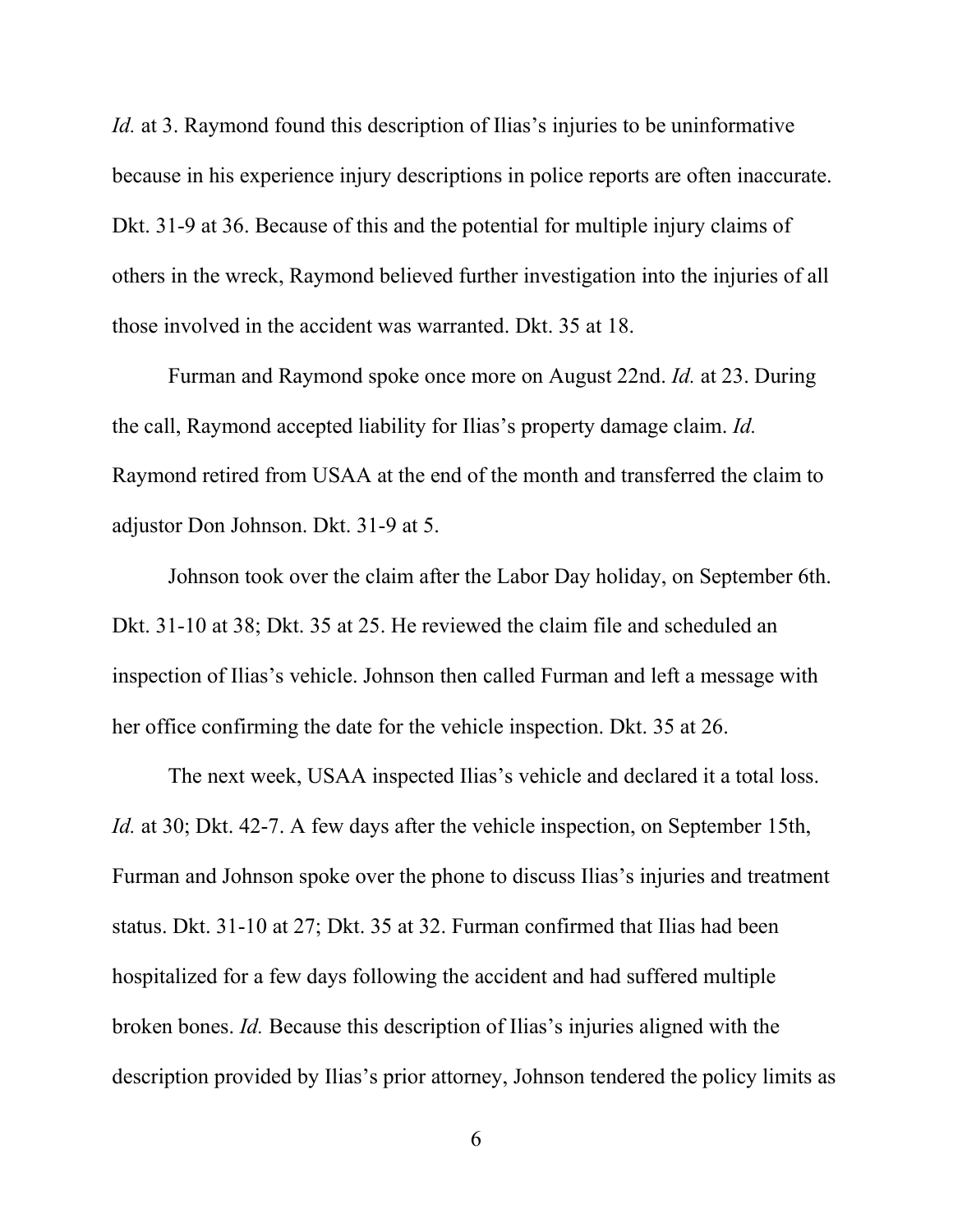an offer to settle Ilias's injury claim. *Id.* The \$10,000 policy limits tender came 48 days after the accident.<sup>[3](#page-6-0)</sup>

After tendering the offer, Johnson sent two letters to Furman. The first letter enclosed a copy of the declarations page from Dunbar's policy and promised to send a coverage disclosure as outlined by the statute in a separate letter. The second letter enclosed a check for \$10,000 and a general release from liability. Dkt. 31-10 at 30–32. Johnson believes, but cannot confirm, that he sent the cover disclosure with the second letter. *Id.* at 32. But Furman denies receiving the disclosure. [4](#page-6-1) Dkt. 31-3 at 40–41.

Furman did not respond to USAA's full tender of September 15th. Dkt. 31- 10 at 33. On October 9, 2017, Furman filed a personal injury lawsuit on Ilias's

<span id="page-6-0"></span> $3$  This timeframe should be reduced by about 10 days to account for the time Ilias spent in the ICU and was either in a medically induced coma or heavily medicated. During this time, Ilias stated he was not aware of the extent of his injuries, and he was in no condition to consider a settlement offer. Dkt. 31-16 at 16.

<span id="page-6-1"></span><sup>&</sup>lt;sup>4</sup> At his deposition, Johnson testified that USAA uses a standardized statement of liability insurance form to comply with the Fla. Stat. § 627.4137 disclosure requirement. Dkt. 31-10 at 23; *see, e.g.*, Dkt. 31-18 at 2. The standard form lists for each known policy the available coverage limits, the dates of the policy period, who is insured under the policy, whether there is an umbrella or excess policy, and if there are coverage issues or defenses. *Id.* Johnson stated the typical practice was for the adjustor to complete the form and send it to a manager for signature. The manager would then mail or fax the signed disclosure to the claimant or claimant's attorney. Dkt. 31-10 at 23. USAA's records show that Johnson completed a disclosure form for Furman, but Johnson cannot recall, and USAA's records do not show, that the form was signed by a claims manager or that it was mailed or faxed to Furman. *Id.* at 30–32.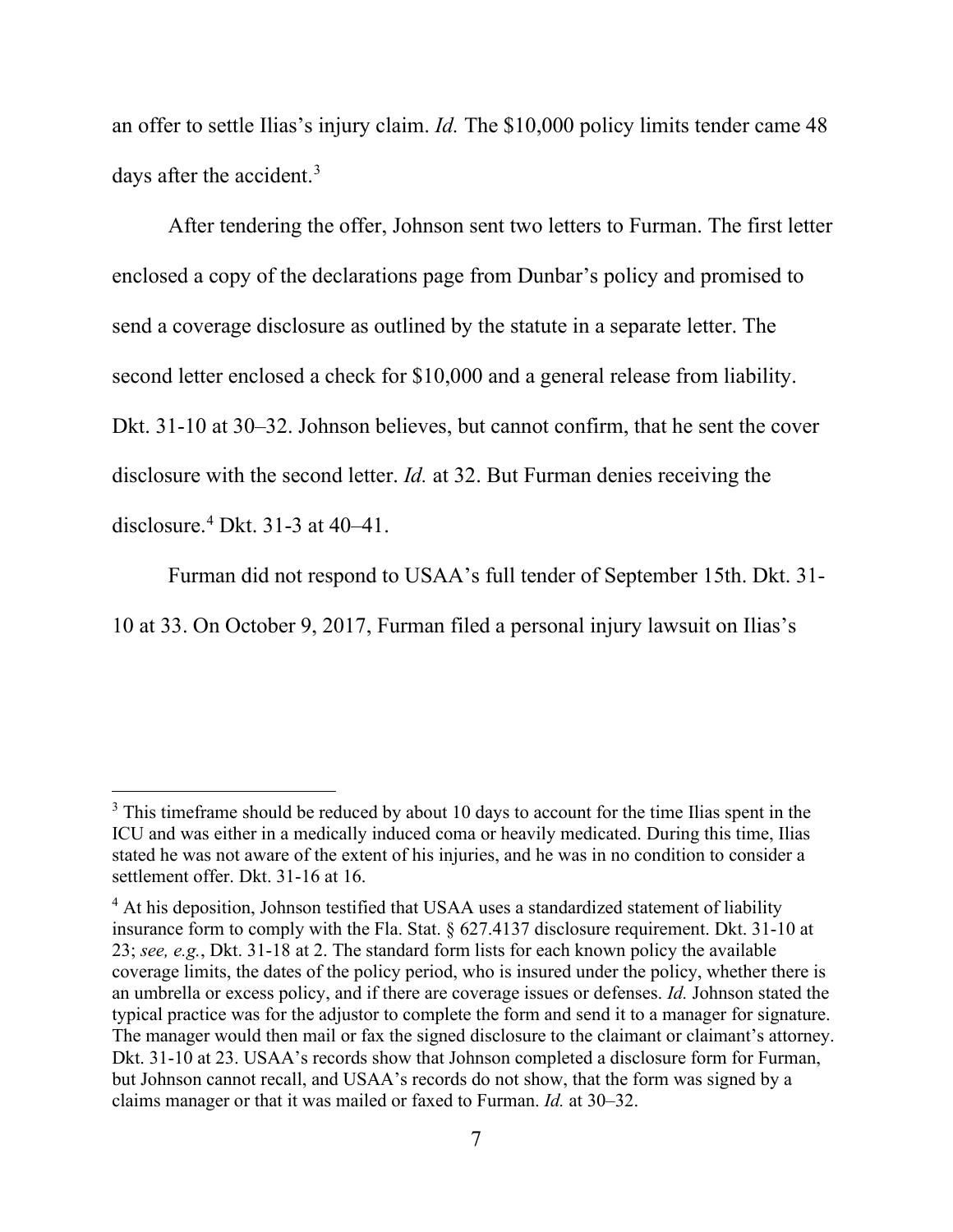behalf against Dunbar in Florida state court.<sup>[5](#page-7-0)</sup> Dkt. 42 at 12. Johnson learned of the lawsuit when USAA was served with the complaint. Dkt. 31-10 at 33; Dkt. 35 at 35. Johnson then called Furman to confirm that she was rejecting USAA's tender of the policy limits. Dkt. 35 at 35–36. Furman confirmed that she was rejecting the settlement offer and stated that she had filed suit because she needed to depose Dunbar and Brignoni to rule out the possibility that either of them had other insurance coverage. *Id.* at 36; Dkt. 31-10 at 33.

Two months later, Furman deposed Dunbar and verified he had no insurance coverage beyond his USAA policy. Dkt. 31-3 at 75–76. The case proceeded to trial and a jury found Dunbar liable for Ilias's injuries. Dkt. 1-3 at 69–70. Final judgment was entered for Ilias in the amount of \$5,230,559.44. *Id.* at 71.

After the final judgment, Ilias sued USAA in Florida state court, alleging that USAA acted in bad faith in handling Ilias's claim against its insured. Dkt. 1-3. USAA removed the case to this Court based on diversity jurisdiction and now moves for summary judgment.

<span id="page-7-0"></span><sup>&</sup>lt;sup>5</sup> Between USAA's tender and the filing of the lawsuit, Furman spoke with USAA adjustors about Ilias's property damage claim for his vehicle. But Furman did not speak with anyone about Ilias's injury claim. Dkt. 35 at 34–35; Dkt. 42-5 at 12–13.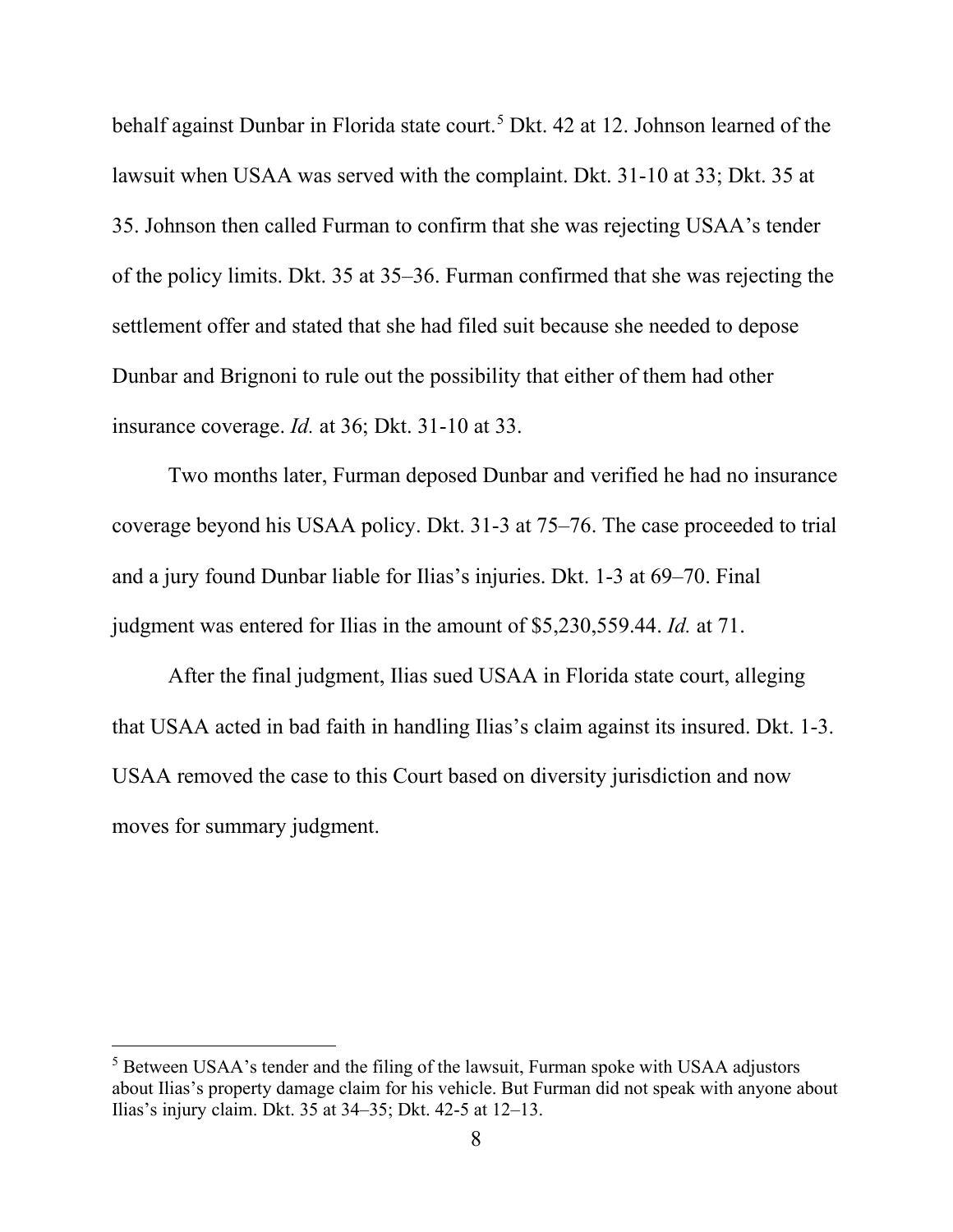### **II. LEGAL STANDARDS**

#### **A. Summary Judgment Standard**

"The court shall grant summary judgment if the movant shows that there is no genuine dispute as to any material fact and the movant is entitled to judgment as a matter of law." Fed. R. Civ. P. 56(a). A dispute of material fact is genuine if "there is sufficient evidence favoring the nonmoving party for a jury to return a verdict for that party." *Anderson v. Liberty Lobby, Inc.*, 477 U.S. 242, 249 (1986).

When deciding whether a reasonable jury could return such a verdict, the Court views the evidence in the light most favorable to the non-moving party and draws all reasonable inferences in that party's favor. *Matsushita Elec. Indus. Co. v. Zenith Radio Corp.*, 475 U.S. 574, 587 (1986). It is inappropriate for the Court to make credibility determinations or weigh the evidence at the summary judgment stage. *Anderson*, 477 U.S. at 255. But where the non-movant relies on implausible inferences drawn from the evidence, summary judgment is appropriate. *Cuesta v. Sch. Bd. of Miami-Dade Cnty.*, 285 F.3d 962, 970 (11th Cir. 2002). Likewise, "[w]hen opposing parties tell two different stories, one of which is blatantly contradicted by the record, so that no reasonable jury could believe it, a court should not adopt that version of the facts for purposes of ruling on a motion for summary judgment." *Scott v. Harris*, 550 U.S. 372, 380 (2007).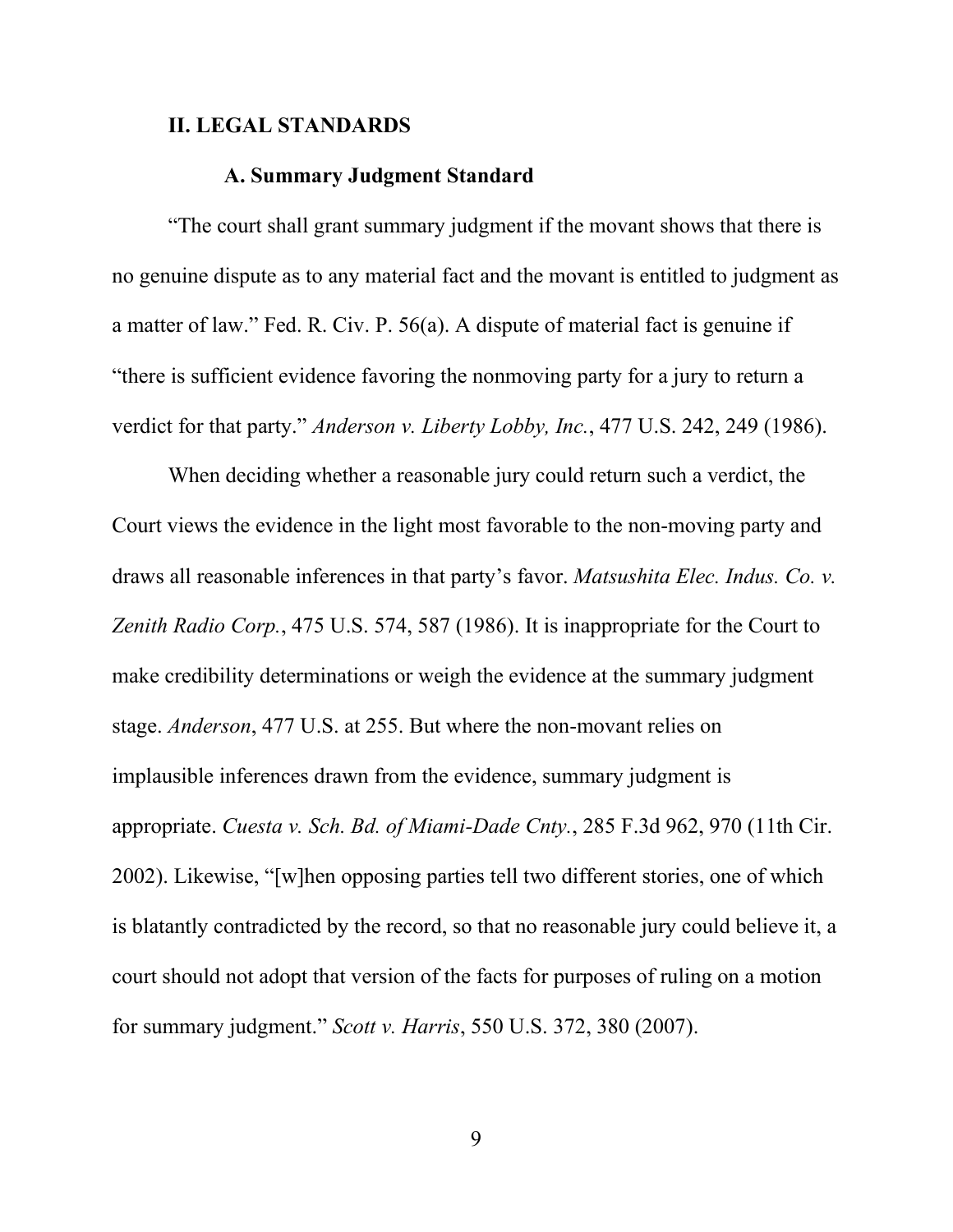#### **B. Florida Law on Bad Faith**

In Florida, an insurer owes a duty of good faith to its insureds in handling their claims. *Harvey v. GEICO Gen. Ins. Co.*, 259 So. 3d 1, 6 (Fla. 2018). Florida law allows an insured to sue its insurer for breaching its duty of good faith. *See*  Fla. Stat. § 624.155; *QBE Ins. Corp. v. Chalfonte Condo. Apartment Ass'n, Inc.*, 94 So. 3d 541, 546 (Fla. 2012). Florida case law also allows a third-party claimant here, Ilias—to step into the shoes of the insured and sue an insurer directly for its bad faith in failing to settle a claim on behalf of its insured. *See Boston Old Colony Ins. Co. v. Gutierrez*, 386 So. 2d 783, 785 (Fla. 1980); *Thompson v. Com. Union Ins. Co. of New York*, 250 So. 2d 259, 264 (Fla. 1971) (holding that "a judgment creditor may maintain suit directly against a tortfeasor's liability insurer for recovery of the judgment in excess of the policy limits, based upon . . . bad faith of the insurer in the conduct or handling of the suit").

The duty of good faith requires the insurer to exercise "the same degree of care and diligence as a person of ordinary care and prudence should exercise in the management of his own business." *Harvey*, 259 So. 3d at 6 (cleaned up). Among other things, the insurer is obligated "to advise the insured of settlement opportunities, to advise as to the probable outcome of the litigation, to warn of the possibility of an excess judgment, and to advise the insured of any steps he might take to avoid same." *Id.* at 6–7. The insurer must also "investigate the facts . . . and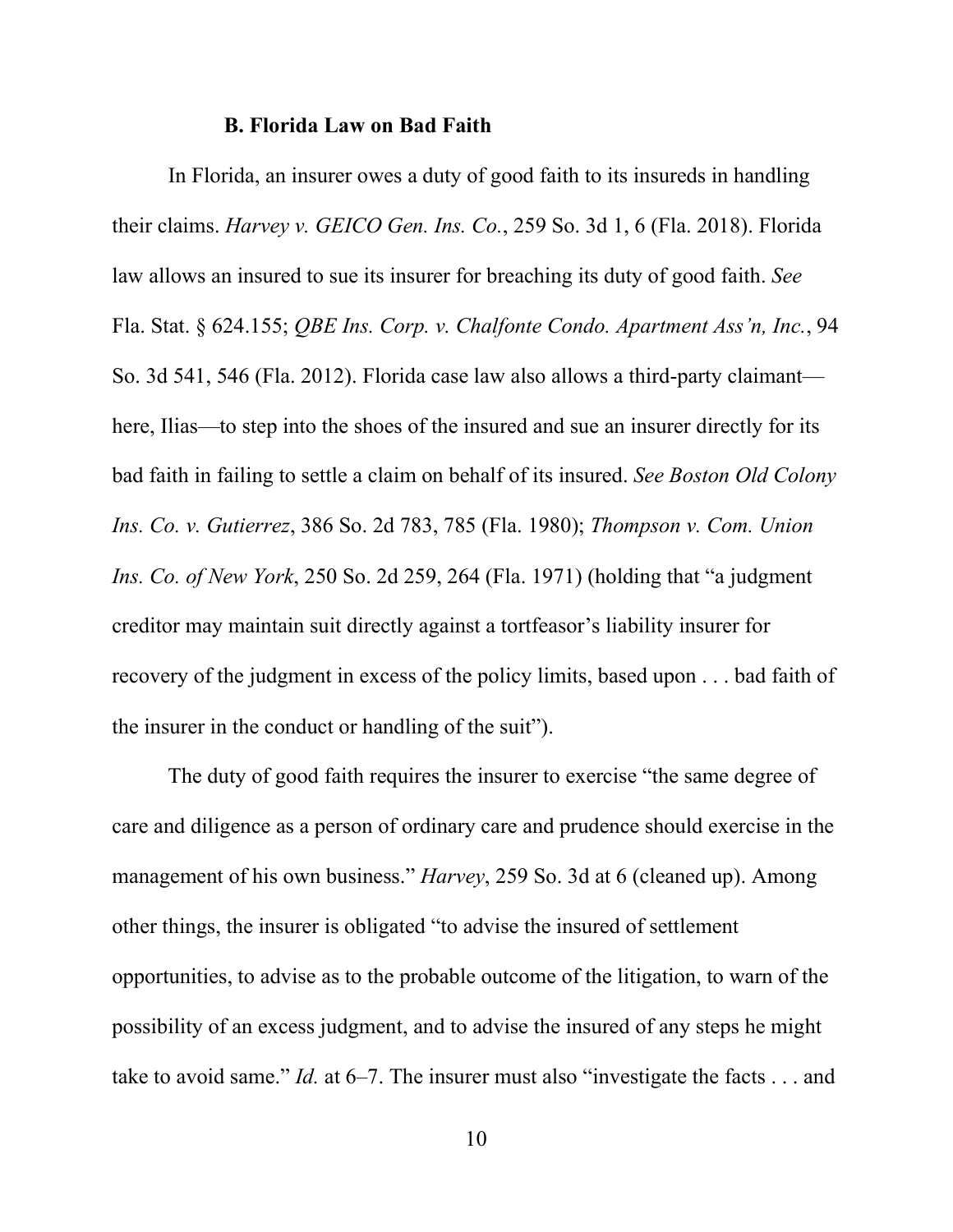settle, if possible, where a reasonably prudent person, faced with the prospect of paying the total recovery, would do so." *Id.* at 7. In instances "[w]here liability is clear, and injuries so serious that a judgment in excess of the policy limits is likely, an insurer has an affirmative duty to initiate settlement negotiations." *Powell v. Prudential Prop. & Cas. Ins. Co.*, 584 So. 2d 12, 14 (Fla. 3d DCA 1991).

 Whether an insurer has breached its duty of good faith is determined under the "totality of the circumstances." *Harvey*, 259 So. 3d at 7. "[T]he critical inquiry in a bad faith [action] is whether the insurer diligently, and with the same haste and precision as if it were in the insured's shoes, worked on the insured's behalf to avoid an excess judgment." *Id.* In the context of an insurer's failure to settle, the issue is "whether, under all of the circumstances, the insurer could and should have settled the claim within the policy limits had it acted fairly and honestly toward its insured and with due regard for his interests." *Berges v. Infinity Ins. Co.*, 896 So. 2d 665, 679 (Fla. 2004).

Along with establishing that the insurer breached its duty, a valid bad-faith claim requires "a causal connection between the damages claimed and the insurer's bad faith." *Perera v. U.S. Fid. & Guar. Co.*, 35 So. 3d 893, 902 (Fla. 2010). In other words, the insurer's bad faith must cause the excess judgment against its insured. *See Harvey*, 259 So. 3d at 11–12.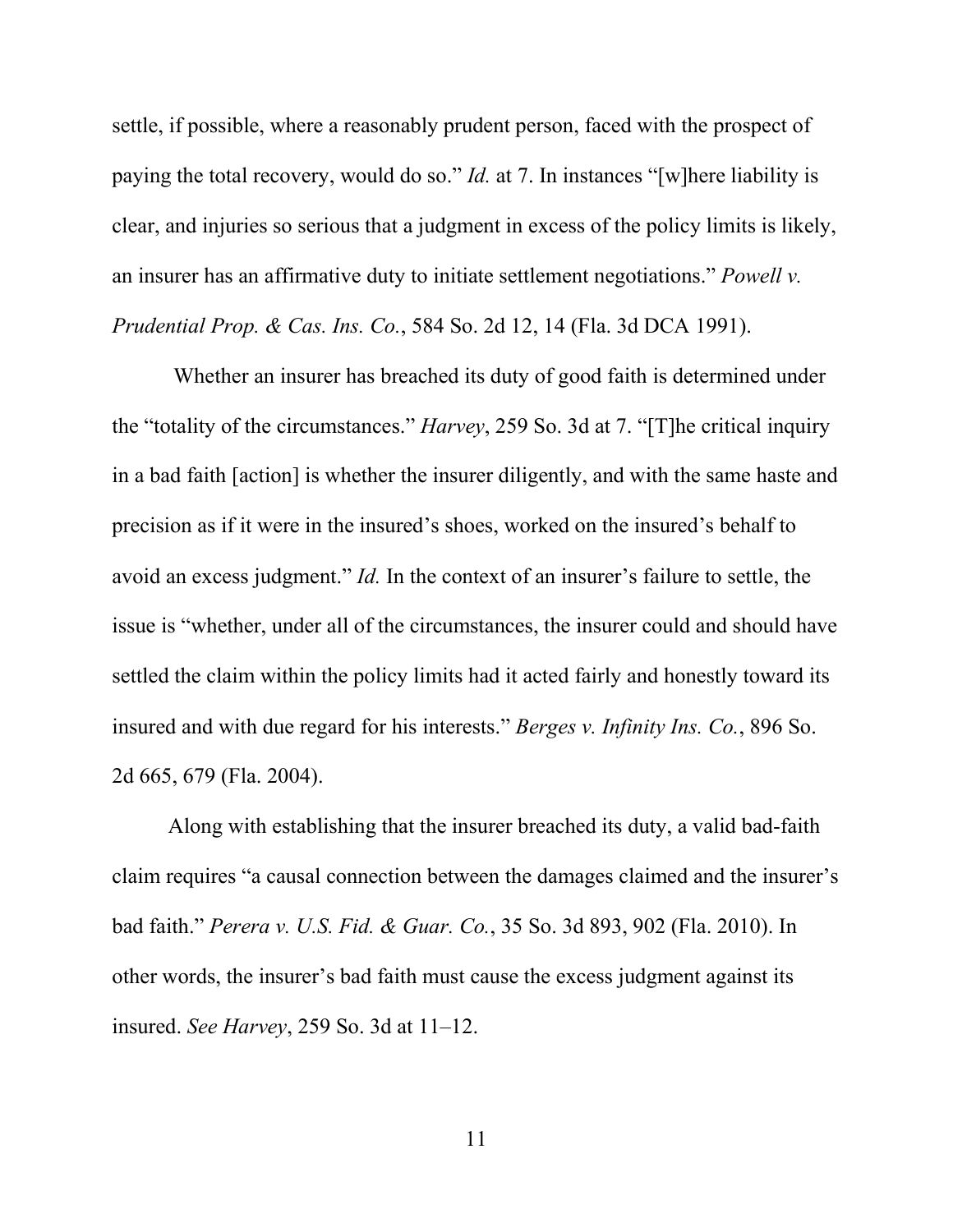Whether an insurer acted in bad faith and whether that bad faith caused the damages claimed are factual questions typically left for a jury to resolve. *See Berges*, 896 So. 2d at 672–73. But "courts applying Florida law have granted summary judgment if the undisputed facts would not allow any reasonable jury to conclude the defendant breached its duty of good faith." *Martin v. Allstate Prop. & Cas. Ins. Co.*, 794 F. App'x 883, 887 (11th Cir. 2019); *see, e.g.*, *Eres v. Progressive Am. Ins. Co.*, No. 20-11006, 2021 WL 2197391, at \*6 (11th Cir. June 1, 2021); *Mesa v. Clarendon Nat. Ins. Co.*, 799 F.3d 1353, 1360 (11th Cir. 2015) (both cases affirming summary judgment for insurer on third-party bad-faith claims).

#### **III. ANALYSIS**

A bad-faith inquiry typically takes a broad view of all the circumstances. But here the inquiry is more constrained. In her deposition, Furman stated that she did not accept the policy limits once tendered because USAA failed to provide an insurance disclosure that addressed her requests for coverage information and complied with the statutory disclosure requirements. Dkt. 31-3 at 63, 67. Specifically, USAA did not confirm or deny whether Dunbar had an umbrella policy or other coverage as a source available to compensate Ilias for his injuries. *Id.* at 52–54. Had USAA provided this information when it tendered the policy limits, Furman claimed that, regardless of the other shortcomings with USAA's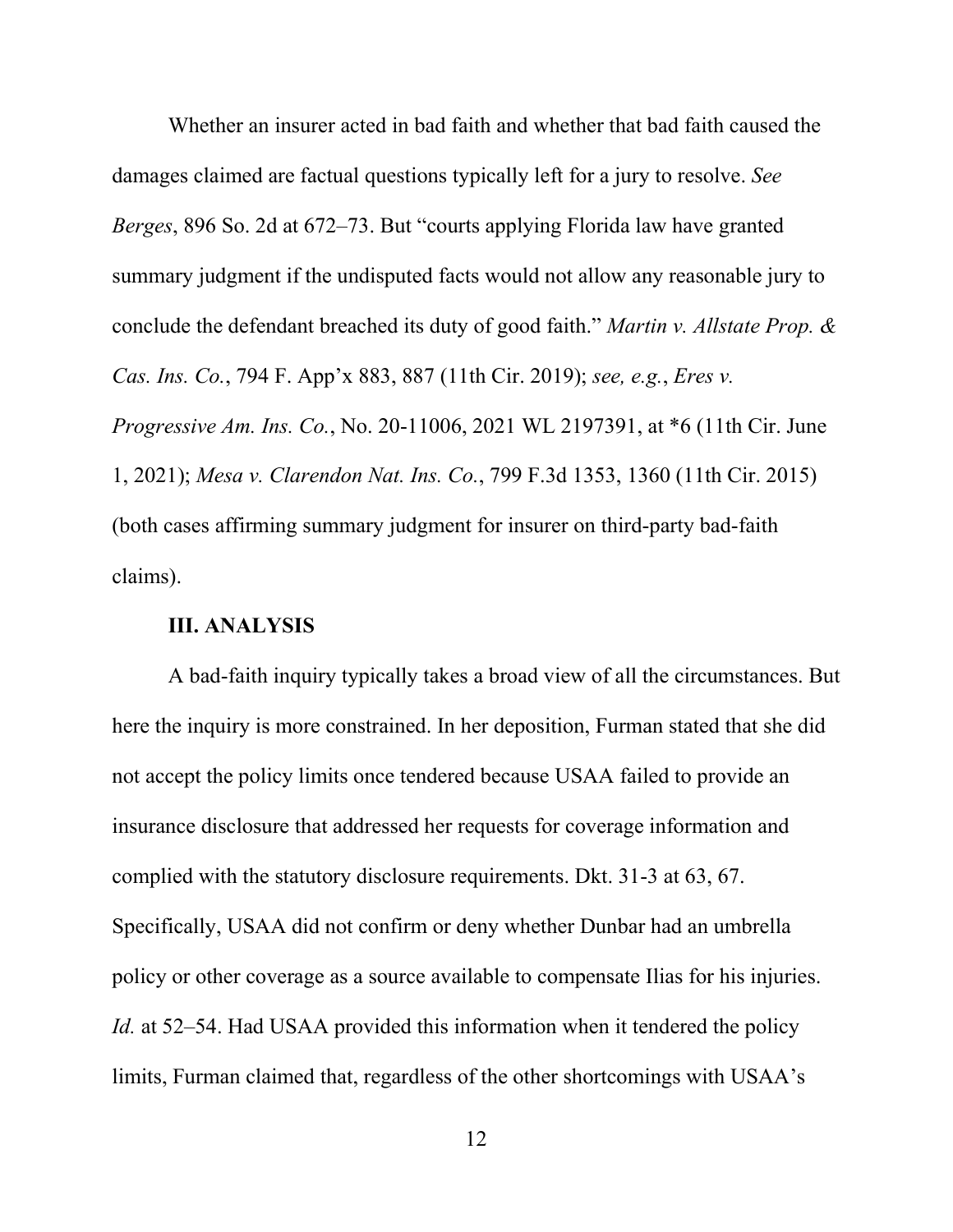claims handling, she would have accepted the policy limits and Ilias would have agreed to settle his claim, thereby avoiding the excess judgment. *Id.* at 63, 67.

 Based on Furman's statements, a verdict in Ilias's favor would require a jury to find (1) that USAA's failure to send its standardized disclosure form constituted bad faith and (2) that this failure was the reason Ilias's catastrophic claim did not settle within the \$10,000 limits of Dunbar's policy. USAA argues that it is entitled to summary judgment because it did not act in bad faith as a matter of law and its actions did not cause the excess verdict against its insured. The Court agrees with USAA on both points.

# **A. No Reasonable Jury Could Conclude that USAA Acted in Bad Faith.**

On the evidence presented, a reasonable jury could not find that USAA acted in bad faith. USAA diligently tried to settle Ilias's claim. It promptly responded to Furman's request the day it was sent. Raymond provided Furman with a declarations page that confirmed Dunbar's \$10,000 bodily liability limit and provided a sworn copy of the policy days later. These items supplied almost all of the information Furman requested, except for available defenses to coverage which did not exist and USAA did not intend to create—and information for other available coverages—which Dunbar had not provided to USAA and was "none." Johnson then tendered the policy limits once he confirmed Ilias's injuries. Johnson also completed USAA's standard disclosure form that provided direct responses to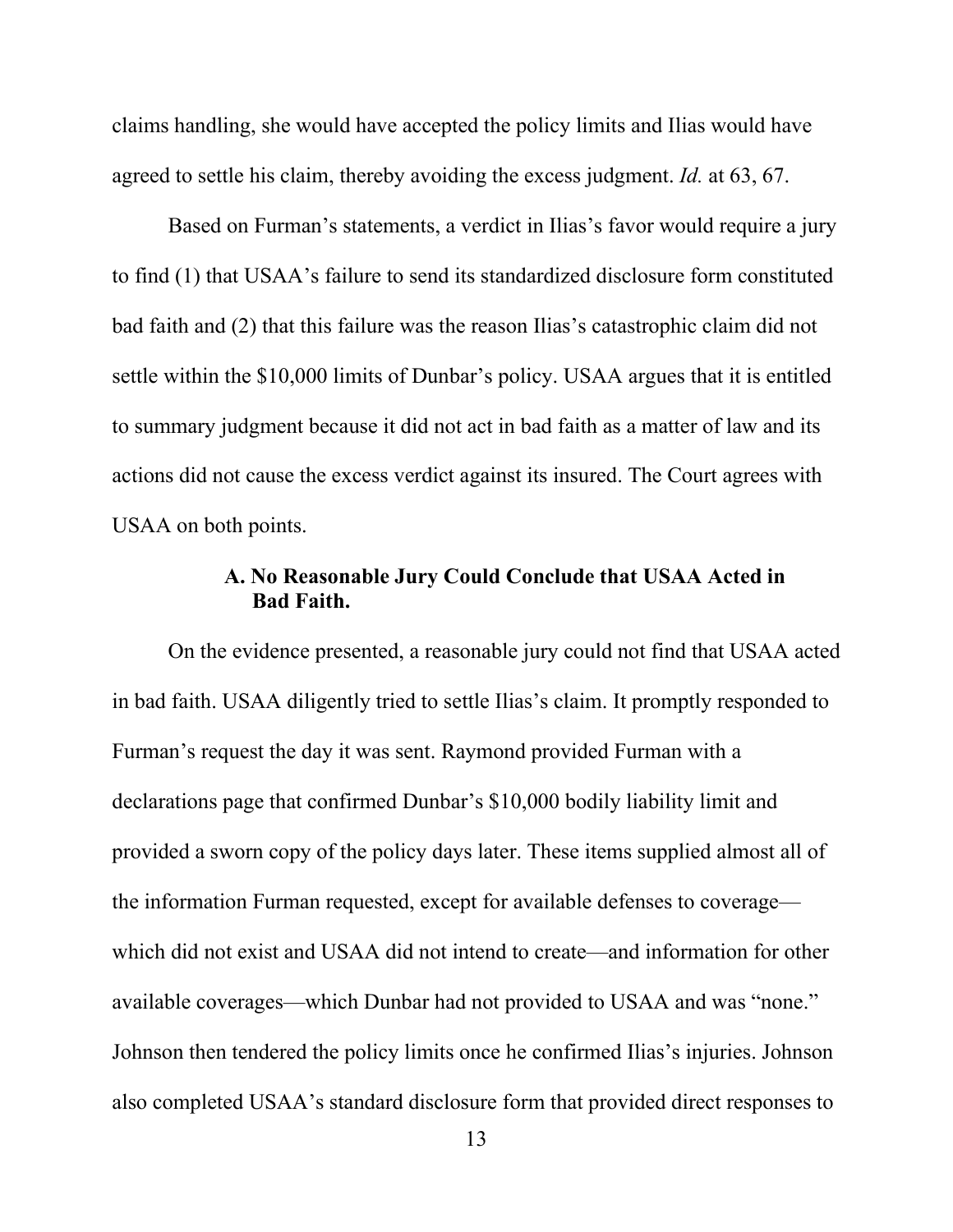Furman's requests. The only possible misstep in this process was Johnson's failure to mail the form, or at least USAA cannot confirm it was sent to Furman, and Furman claims she never received it. Dkt. 31-3 at 40–41.

Assuming that USAA indeed failed to send the disclosure form, this was evidence of some negligence on its part—but nothing more and with little prejudice to Furman. While negligence is relevant to the bad-faith inquiry— "negligence is not the standard." *Harvey*, 259 So. 3d at 9. "[A] cause of action based solely on negligence which does not rise to the level of bad faith does not lie." *DeLaune v. Liberty Mut. Ins. Co.*, 314 So. 2d 601, 603 (Fla. 4th DCA 1975). The failure to mail the disclosure form "demonstrates at best a need for [USAA] to augment its claims practices, not that [USAA's] actions rose to the level of bad faith." *Mesa*, 799 F.3d at 1360 (affirming summary judgment and finding insurer's negligence in failing to advise its insured of settlement opportunities did not equate to bad faith). Indeed, the Eleventh Circuit has held that a similar failure to provide a disclosure confirming or denying other coverage was simple negligence that did not rise to the level of bad faith—even when (unlike here) the insurer possessed the requested information. [6](#page-13-0) *E.g.*, *Kwiatkowski v. Allstate Ins. Co.*, 717 F. App'x 910, 912 (11th Cir. 2017).

<span id="page-13-0"></span> $6$  Furman's contention that Fla. Stat  $\S$  627.4137 required USAA to make some affirmation that Dunbar had no umbrella or excess coverage does not comport with the statutory text. The statute requires an insured or his insurance agent to disclose "each known insurer." Here, USAA had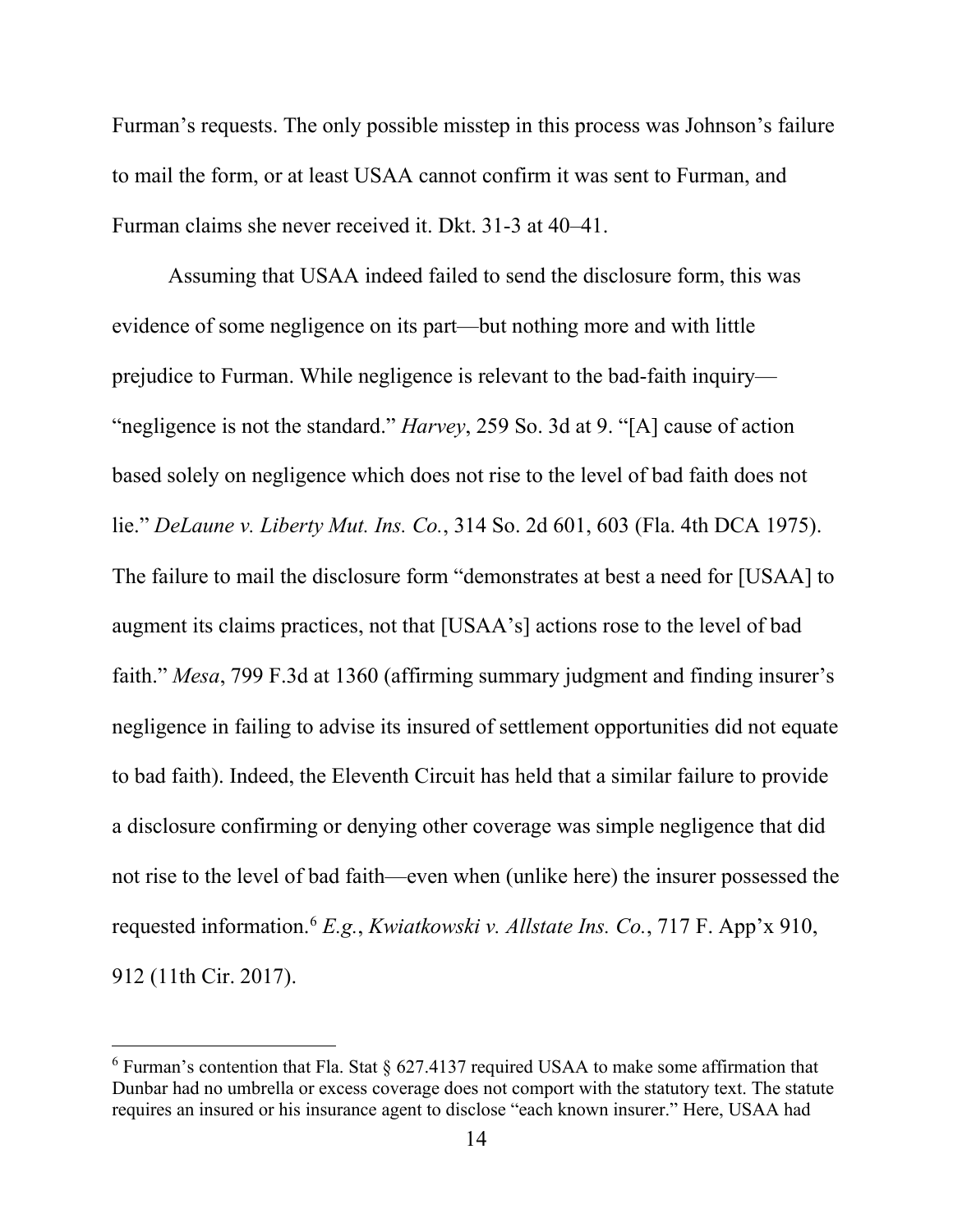Citing the Florida Supreme Court's decision in *Harvey*, Ilias notes that evidence of negligence is relevant to the bad-faith inquiry. Dkt. 41 at 7 (citing *Harvey*, 259 So. 3d at 9). Because such evidence is relevant, Ilias seems to suggest that evidence of an insurer's negligence can support a verdict that an insurer acted in bad faith. In other words, Ilias seems to imply that *Harvey* adopted a negligence standard for liability in bad-faith actions. The Court disagrees. While *Harvey* does instruct that negligence is relevant to determining bad faith and perhaps "muddie[d] the waters between negligence and bad faith," *Harvey*, 259 So. 3d at 13 (Canady, C.J., dissenting), *Harvey* plainly states that "negligence is not the standard" for liability in a bad-faith action, *see id.* at 9. *Harvey* thus reaffirmed longstanding Florida precedent that requires a plaintiff in a bad-faith action to prove that an insurer's actions surpassed mere negligence. [7](#page-14-0) *See Auto Mut. Indem. Co. v. Shaw*, 184 So. 852, 859 (Fla. 1938); *Campbell v. Gov't Emps. Ins. Co.*, 306 So. 2d 525, 530 (Fla. 1974) (explaining that the "standard[ ] for determining liability in an excess judgment case is bad faith rather than negligence"). So

reached out to Dunbar for this information, but he did not respond. Dkt. 42-4. So at the time of tender, USAA did not know of any policies aside from its own auto liability policy, and indeed there were no other policies, which Furman confirmed after deposing Dunbar. Dkt. 31-3 at 76– 77. Likewise, there were no policy coverage defenses to disclose.

<span id="page-14-0"></span> $<sup>7</sup>$  The Eleventh Circuit also understands Florida's bad-faith standard to require evidence that an</sup> insurer's actions must surpass mere negligence. *See, e.g.*, *Eres*, 2021 WL 2197391, at \*5 (affirming summary judgment on finding that insurer's actions "at worst . . . show[ed] some negligence—but nothing approaching bad faith"); *see also Mesa*, 799 F.3d at 1359–60.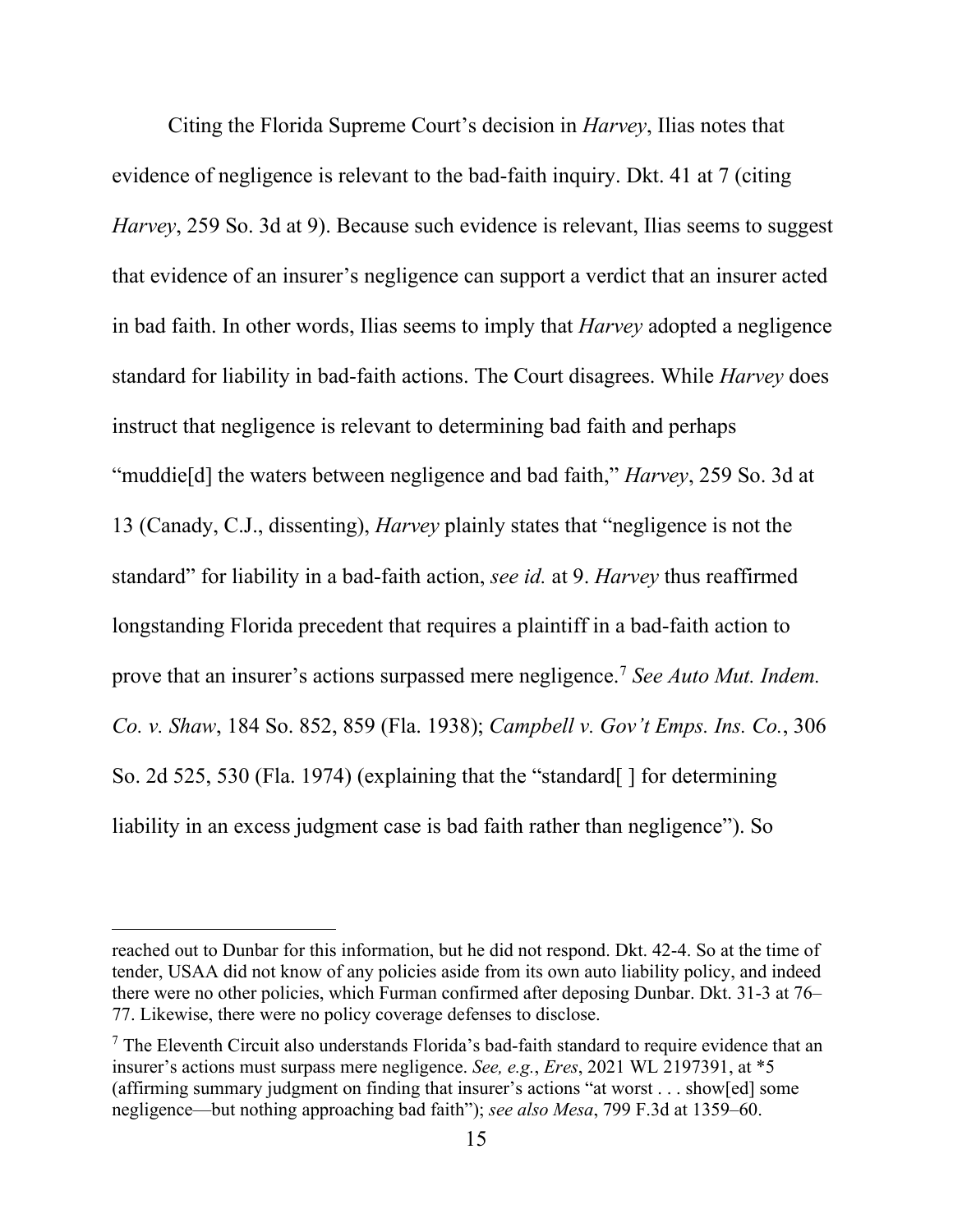USAA's actions, though potentially negligent to some degree, did not rise to the level of bad faith.

# **B. No Reasonable Jury Could Find that USAA Caused the Excess Verdict against Its Insured.**

USAA also was not the cause of the excess verdict. Though Furman testified that she would have settled Ilias's injury claim had she received a proper disclosure, her actions suggest otherwise. Her actions suggest a "bad faith setup," which the Florida law of third-party bad faith seems to encourage in cases like this of great damages but small insurance. Furman never gave any outward indication that she was interested in accepting the policy limits or settling at all. She never made a settlement demand; her initial representation letter was a notice of representation and request for information. She also never discussed with Ilias the possibility of settling for the \$10,000 policy limits, though Ilias said he would have followed Furman's advice had she instructed him to settle his claim. Dkt. 31-16 at 9–10, 15–16. Furman never asked USAA to supplement its initial response to her requests—although she followed up with Brignoni's insurer when it failed to provide a coverage affidavit. Furman also did not notify USAA when she did not receive the disclosure form USAA promised to send in the September 15th letter. Only after Furman rejected USAA's tender and sued Dunbar did she mention that she still needed to confirm whether Dunbar had an umbrella policy. And after deposing Dunbar and confirming he had no other insurance coverage, Furman did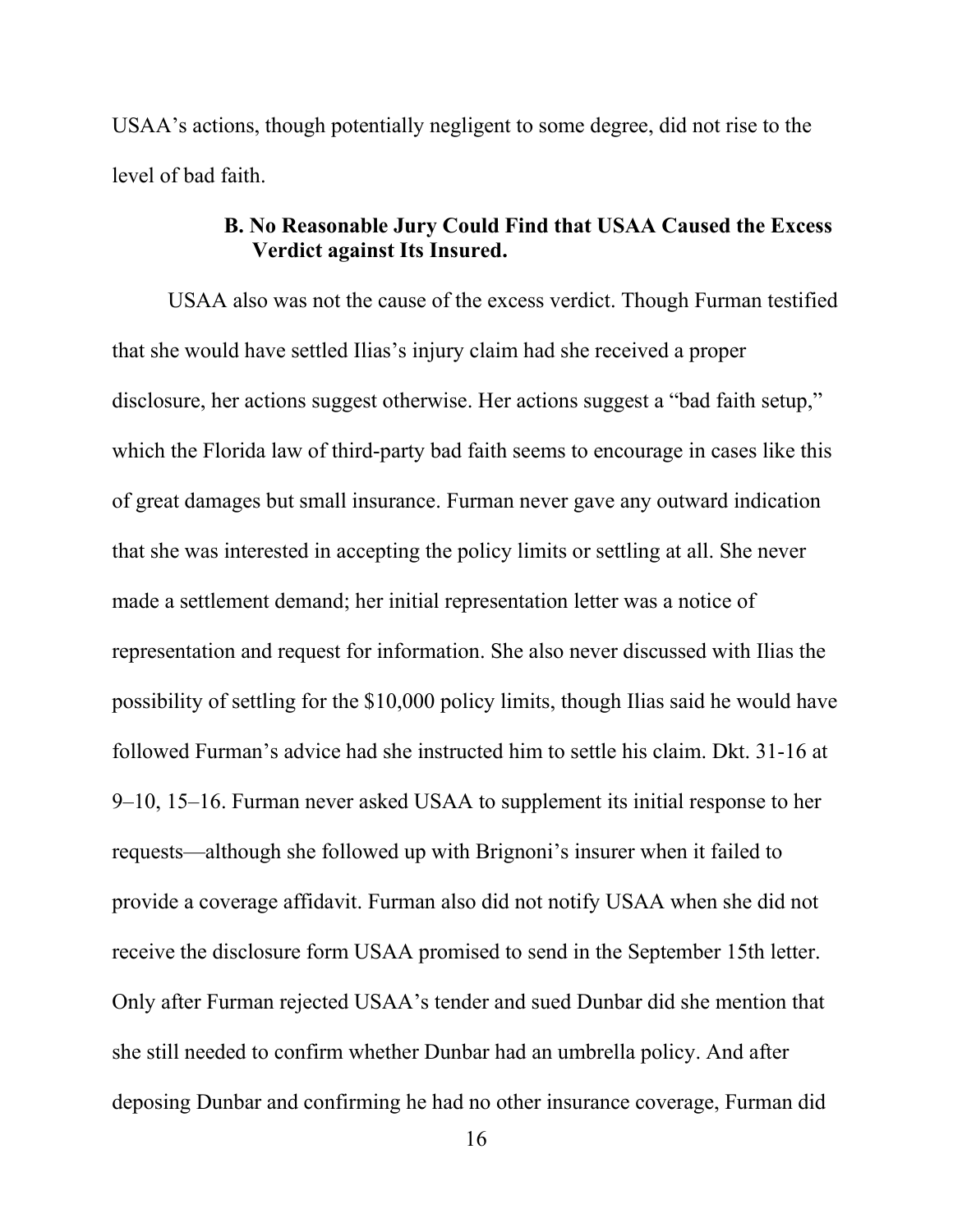not agree to settle. She instead took the case to trial and recovered a judgment for more than 500 times the policy limits.

Testimony, even self-serving testimony, can be evidence sufficient to avoid summary judgment. *United States v. Stein*, 881 F.3d 853, 857 (11th Cir. 2018) (noting a "litigant's self-serving statements based on personal knowledge or observation can defeat summary judgment"). But the Court need not accept testimony that is blatantly contradicted by the record—as is the case here. *See Scott*, 550 U.S. at 380.

The practicalities of personal-injury litigation show that this \$10,000 tender (made 48 days after the multi-car, multi-injury accident) would never settle Ilias's catastrophic case. In any recovery, Ilias's healthcare liens alone would be *massive*, and in the normal course healthcare liens would easily engulf way more than this \$10,000 amount.

Regrettably, the Florida common law of third-party bad faith encourages costly lawsuits, like the instant one. One cannot fault Ilias's counsel—her client was badly injured, and Dunbar was underinsured. She is seeking as great a recovery for him as the legal theories permit. But to contend that a \$10,000 tender issue caused this \$5 million-plus jury verdict—and would have prevented it had USAA acted slightly differently—is not plausible to any realistic Florida personal injury lawyer.

17